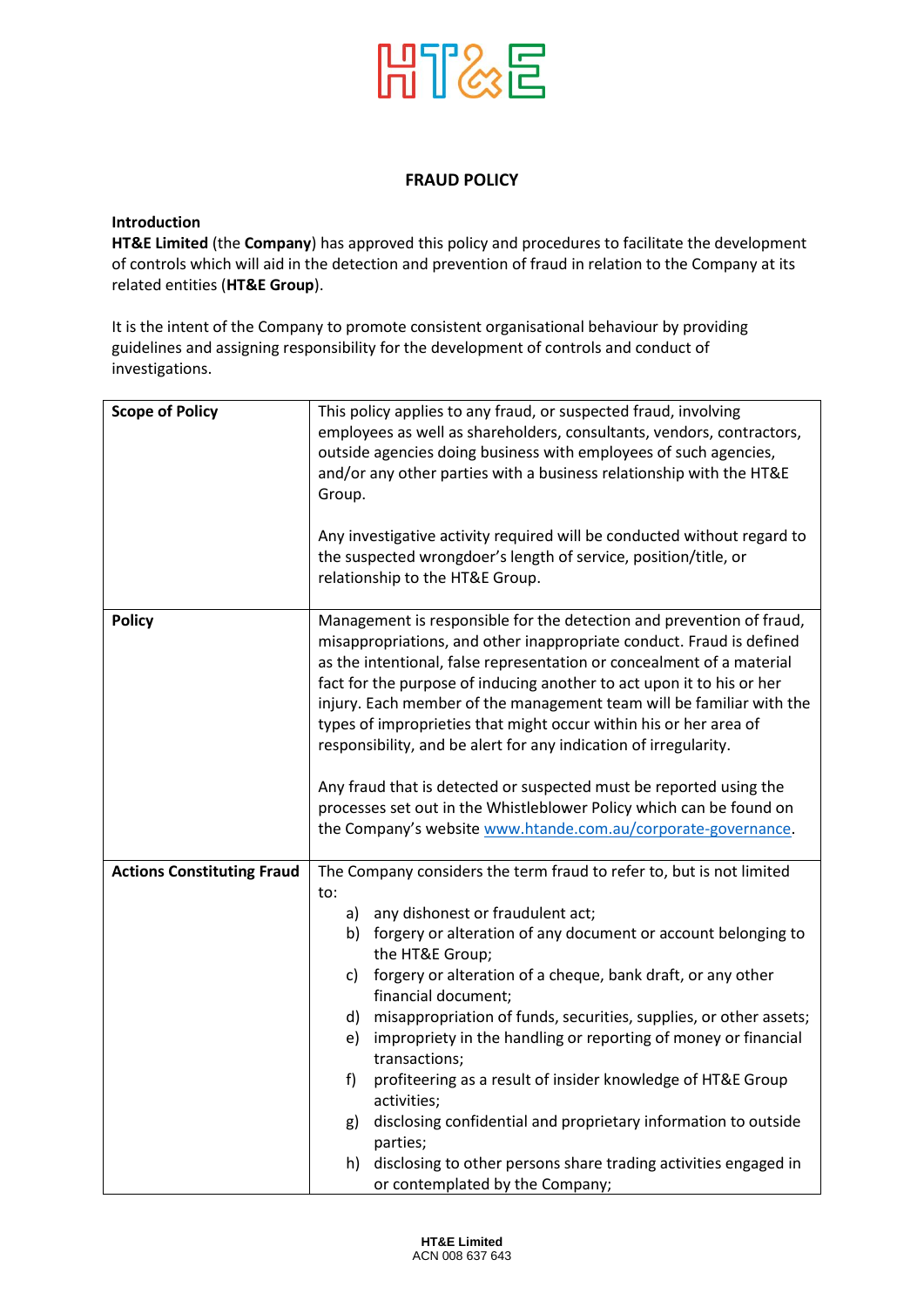

|                                              | i)<br>accepting or seeking anything of material value from<br>contractors, vendors or persons providing services/materials<br>to the HT&E Group (except gifts less than \$250 in value);<br>destruction, removal or inappropriate use of records,<br>j)<br>furniture, fixtures and equipment; and/or<br>any similar or related inappropriate conduct.<br>k) |
|----------------------------------------------|-------------------------------------------------------------------------------------------------------------------------------------------------------------------------------------------------------------------------------------------------------------------------------------------------------------------------------------------------------------|
| <b>Other Inappropriate</b><br><b>Conduct</b> | Suspected improprieties concerning an employee's moral, ethical, or<br>behavioural conduct should be reported using the processes set out in<br>the Whistleblower Policy which can be found on the Company's<br>website http://www.htande.com.au/corporate-governance/                                                                                      |
| Investigation<br><b>Responsibilities</b>     | The Company will investigate any report. All Directors, employees and<br>contractors will be required to cooperate with any investigations.                                                                                                                                                                                                                 |
|                                              | If the investigation substantiates the claim of fraudulent activities a<br>report will be provided to the Board of Directors through the Audit &<br>Risk Committee.                                                                                                                                                                                         |
|                                              | Decisions to prosecute or refer the examination results to the<br>appropriate law enforcement and/or regulatory agencies for<br>independent investigation will be made in conjunction with the<br>Company Secretary and senior management.                                                                                                                  |
| Confidentiality                              | All information received in respect of these matters will be treated<br>confidentially.                                                                                                                                                                                                                                                                     |
|                                              | Any person who suspects dishonest or fraudulent activity should not<br>attempt to personally conduct investigations or<br>interviews/interrogations related to any suspected fraudulent act.                                                                                                                                                                |
|                                              | Any person making a report must ensure that their allegations remain<br>confidential and are only discussed with the person charged with<br>investigating the complaint.                                                                                                                                                                                    |
|                                              | It is important to maintain confidentiality in order to avoid damaging<br>the reputations of persons suspected but subsequently found innocent<br>of wrongful conduct and to protect the Company from potential civil<br>liability.                                                                                                                         |
|                                              | Investigation results will not be disclosed or discussed with anyone<br>other than those who have a legitimate need to know.                                                                                                                                                                                                                                |
| <b>Reporting Procedures</b>                  | Great care must be taken in the investigation of suspected<br>improprieties or wrongdoings so as to avoid mistaken accusations or<br>alerting suspected individuals that an investigation is underway.                                                                                                                                                      |
|                                              | Any person who discovers or suspects fraudulent activity should<br>immediately:                                                                                                                                                                                                                                                                             |